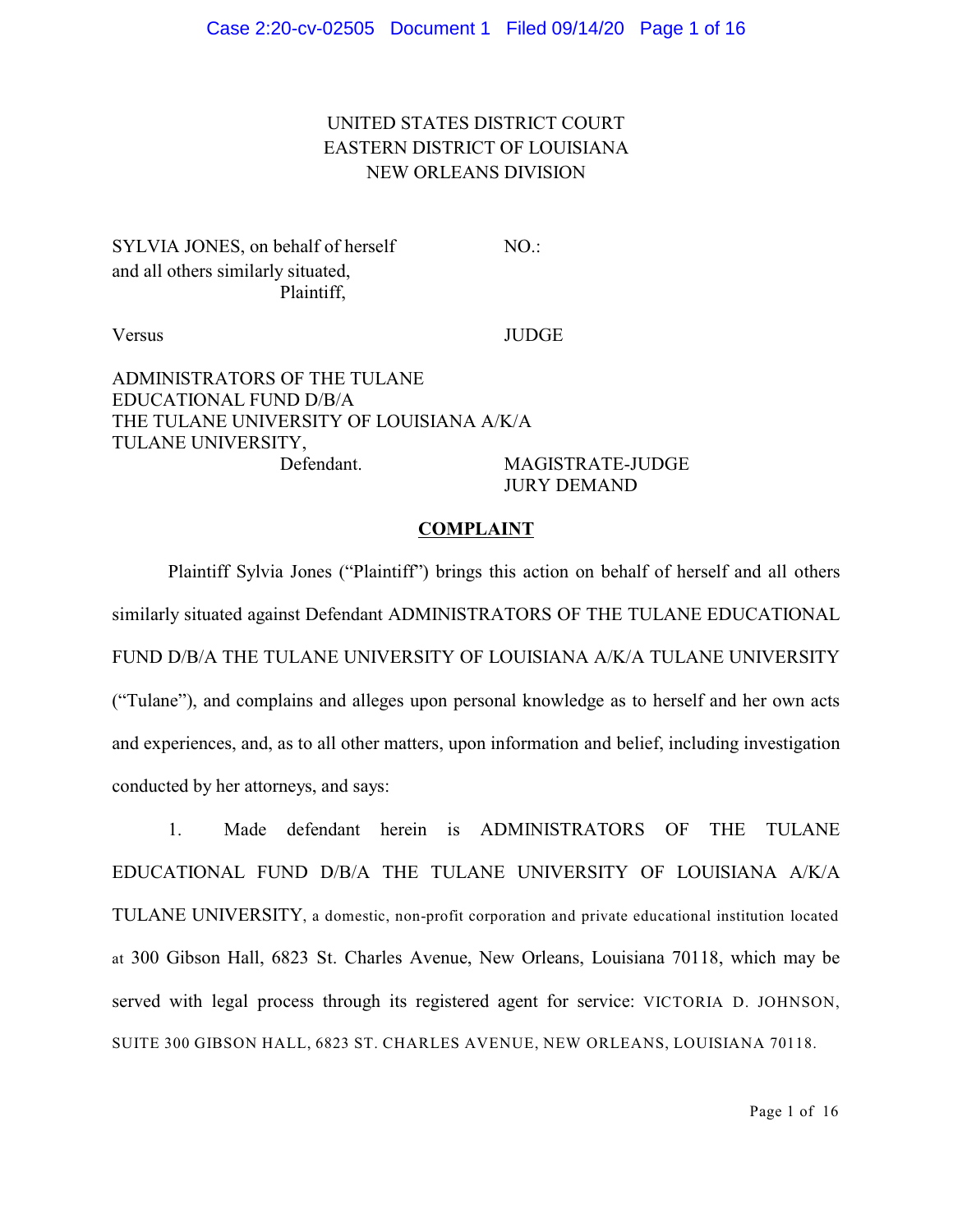.

#### 1.NATURE OF THE CASE

2. Tulane is a prestigious private university in New Orleans, Louisiana, providing higher education in the arts, sciences, business, engineering, architecture, medicine, law, professional advancement, and social work. Plaintiff is a student at Tulane's acclaimed A.B. Freeman School of Business.

3. On March 11, 2020, Tulane announced that it was canceling in-person classes due to the pandemic of the Coronavirus Disease 2019 ("COVID-19").

4. Plaintiff does not dispute that Tulane's decision to cease in-person instruction was warranted. Plaintiff asks merely to be refunded the money she spent for educational services that were not provided.

5. For the Spring 2020 semester, students like Plaintiff paid Tulane thousands of dollars in tuition for each "credit hour" of education (or for a semester of credit hours). By Tulane's published policy, a "credit hour" is "one academic hour (50 min) of contact time each week . . . for the full academic semester, typically fifteen weeks []long," plus an additional thirty to forty-five additional "hours of effort outside the classroom," for graduate students, or fifteen to thirty hours for undergraduate students. Students like Plaintiff pay tens of thousands of dollars in tuition alone for a semester of instruction.

6. Prior to its March 11, 2020 announcement that it would cease in-person instruction, Tulane permitted online education for only some courses in only some schools, and typically charged far less in tuition. For example, for the Spring 2020 semester, Tulane charged undergraduate students in its School of Professional Advancement \$2,199 per credit hour for in-person classes, but only \$476 per credit hour for online classes – almost a 78.5% reduction.

7. For each credit hour in the Spring 2020 semester, students like Plaintiff received less than half of the promised academic hours of "contact time."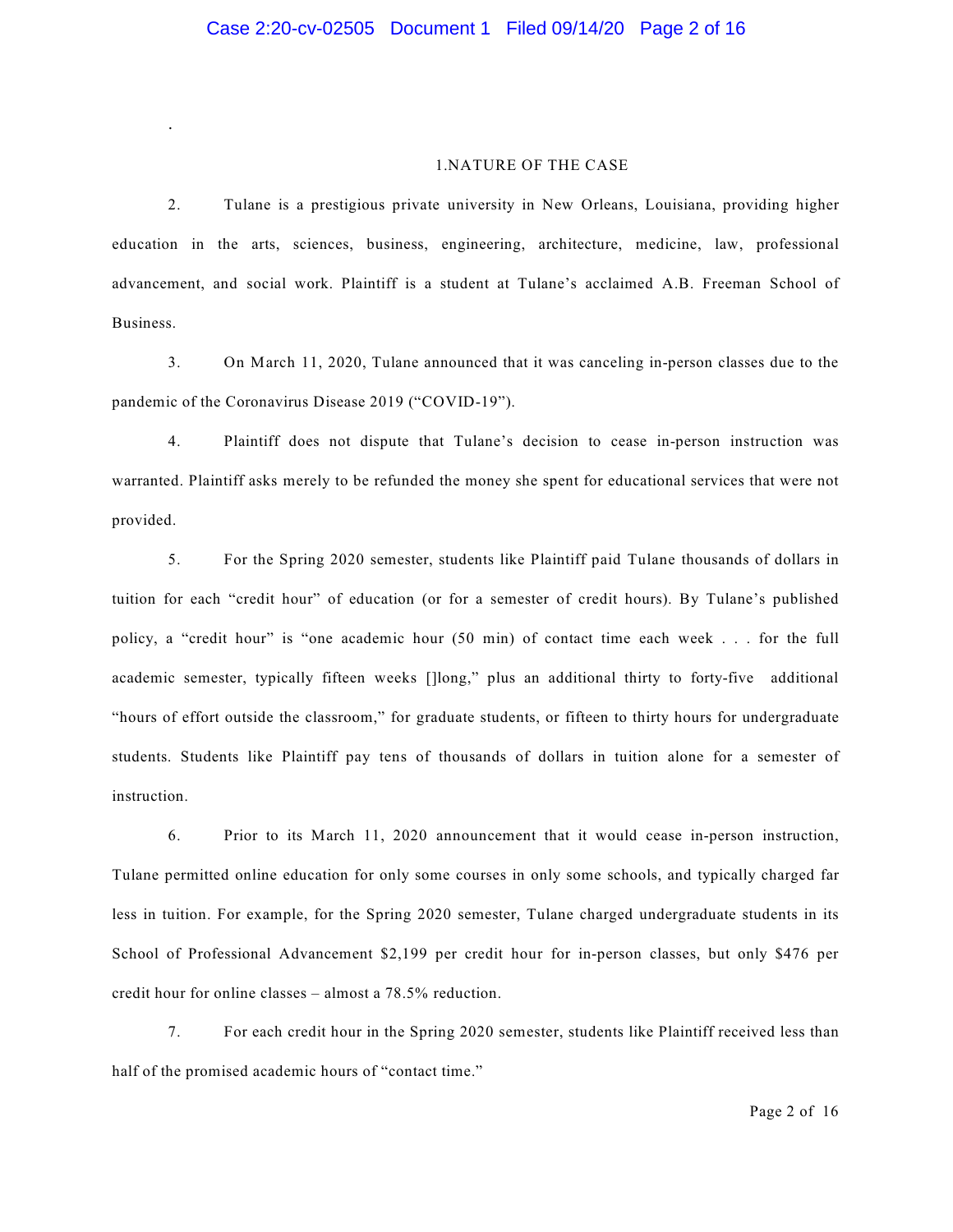### Case 2:20-cv-02505 Document 1 Filed 09/14/20 Page 3 of 16

8. Though Tulane could no longer provide the remaining hours of "contact time" instruction per credit hour, Tulane demanded that students pay the full tuition price.

9. Students like Plaintiff also received dramatically less than the promised hours of additional "hours of effort outside the classroom" per credit hour.

10. Similarly, students like Plaintiff paid fees for services and access to facilities and equipment over the full semester. Though Tulane provided these services and facility/equipment access for only part of the semester, and could not provide them for the full semester, Tulane demanded that students pay fees for the entire semester.

11. While the effects of the COVID-19 crisis are shared by all individuals and institutions across the country, Tulane has failed to apportion the burden in an equitable manner or consistent with its obligations as an educational institution.

12. Tulane is not entitled, by either contract or equitable principles, to pass the entire cost of its COVID-19 related closure to its students and their families. Plaintiff and the putative class are entitled to a partial refund of the tuition, fees, and other related payments for in-person educational services, access to facilities, and/or related opportunities for which they paid that Tulane did not provide.

13. Tulane's online course policy and deeply discounted online course tuition reflects the inability of online classes to replicate the full academic opportunities and experiences of in-person instruction. Remote learning options cannot replace the comprehensive educational experience promised by Tulane. Access to facilities, materials, laboratories, faculty, student collaboration, and the opportunity for on campus living, school events, dialogue, feedback and critique are essential to the in-person educational experience.

14. For example, before Tulane's March 11 announcement, all of Plaintiff's classes were taught as its "credit hour" policy dictates, with "contact time" of instruction and additional hours of "effort outside the classroom." Following Tulane's March 11 announcement in the Spring 2020 semester, instruction for two of Plaintiff's classes were delivered only in a remote, online format. Instruction for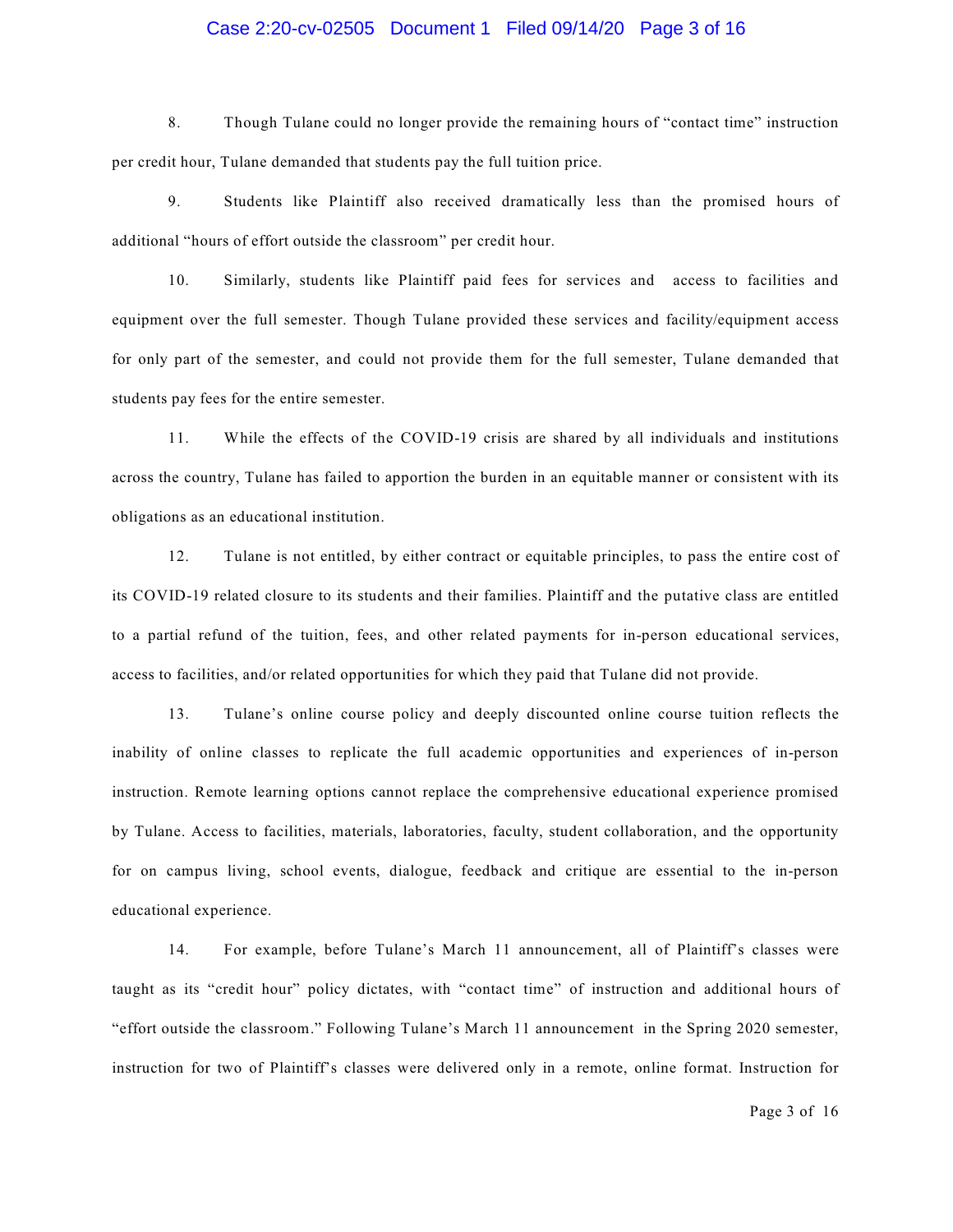# Case 2:20-cv-02505 Document 1 Filed 09/14/20 Page 4 of 16

two of Plaintiff's classes were no longer delivered at all – they were instead provided in a self-study format, one with recorded video and one without.

15. Plaintiff and the putative class contracted and paid for an education, not course credits. They paid for the robust education and full experience of academic life on Tulane's campus; remote online learning cannot provide the same value as in-person education.

16. As a result, Tulane has financially damaged Plaintiff and the putative class members. Plaintiff brings this suit because Plaintiff and the class members did not receive the full value of the services for which they paid. They lost the benefit of their bargain and/or suffered out-of-pocket loss. They are entitled to recover compensatory damages, trebling where permitted, and attorneys' fees and costs.

17. Plaintiff seeks, for herself and the putative class members, a return of a prorated portion of the tuition, fees and other related costs, proportionate to the diminished value of online classes and the amount of time in the Spring 2020 and following semesters when Tulane ceased in-person classes, campus services and access to campus facilities, continuing through to such time as Tulane reinstates inperson classes.

#### **I.JURISDICTION AND VENUE**

**2.** The Court has original jurisdiction of this action pursuant to the Class Action Fairness Act, 28 U.S.C. § 1332(d), because at least one member of the Class, as defined below, is a citizen of a different state than Tulane, there are more than 100 members of the Class, and the aggregate amount in controversy exceeds five million dollars (\$5,000,000.00), exclusive of interest and costs.

3. Venue is proper in this Court pursuant to 28 U.S.C. § 1391 because Tulane is headquartered in this district.

4. The Court has personal jurisdiction over Tulane because Tulane is headquartered in this district, because many of the acts and transactions giving rise to this action occurred in this district, and because Tulane conducts substantial business in this district.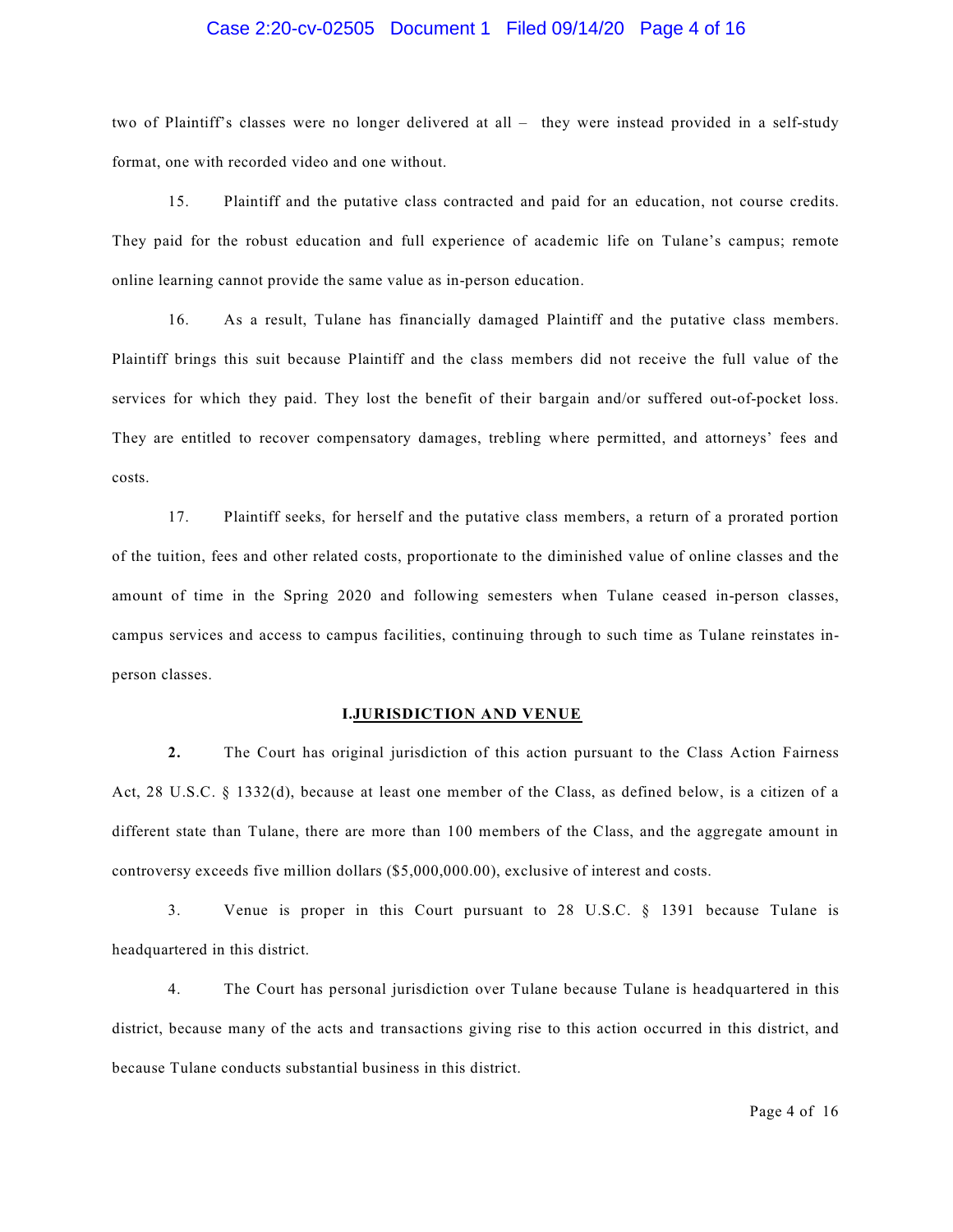#### **III.PARTIES**

**5.** Plaintiff Sylvia Jones is a citizen and resident of the State of Louisiana. Plaintiff has attended Tulane University since the Fall 2016 semester, seeking a business degree from Tulane's A.B. Freeman School of Business . Plaintiff paid, either directly or through a third party paying on her behalf, \$26,380 in tuition for the 2020 Spring semester.

6. Tulane University is a private research university comprised of ten constituent schools. Tulane had a total enrollment of 8,740 undergraduate students and 5,459 graduate students for the 2019- 2020 academic year. Tulane reported it had an endowment of \$1.43 billion for the 2019 fiscal year.

7. Tulane was eligible to receive federal stimulus funding under the CARES Act, which provides for approximately \$14 billion for colleges and universities based on enrollment numbers in order to mitigate the financial impact of the COVID-19 crisis on both institutions and students. Tulane applied for CARES Act funding and received approximately \$2.77 million. As of June 5, 2020, Tulane announced that it is distributing this money to some eligible students based on financial need for limited moving, health care, and technology expenses due to COVID-19, but that not every eligible student would receive the estimated average expenses for the disruption of campus operations.

#### **IV.FACTUAL ALLEGATIONS**

#### **A. Contract Terms**

**8.** Plaintiff and Class members entered into a contract with Tulane whereby, in exchange for the payment of tuition, fees and other related costs, Tulane would provide an agreed-upon number of classes through in-person instruction and access to physical resources and school facilities such as libraries, laboratories, and classrooms.

9. For each credit hour for "courses in lecture format," Tulane promised to provide "one academic hour (50 min) of contact time each week" for the academic semester, as well as additional hours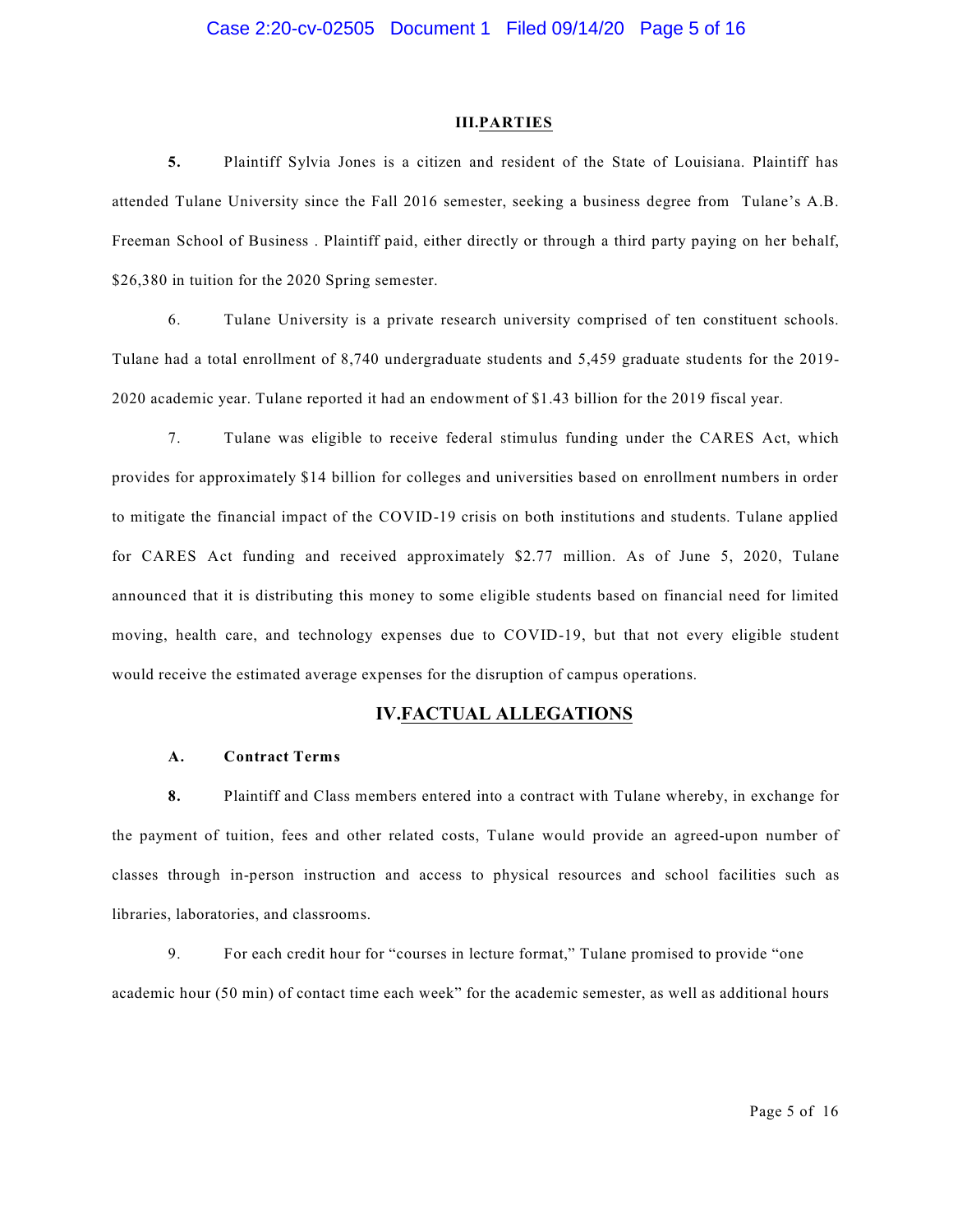# Case 2:20-cv-02505 Document 1 Filed 09/14/20 Page 6 of 16

of work that can be completed "outside the classroom."

10. Tulane also agreed to provide instruction that was accredited by the Southern Association of Colleges and Schools Commission on Colleges ("SACSCOC").

11. As late as January 2020, Tulane agreed to obtain SACSCOC approval for curriculum changes "*either in content or method of delivery,* from those that were offered when Tulane University was last evaluated" by SACSOC.

12. As late as January 2020, Tulane agreed to obtain SACSCOC approval "**prior**" to the modification.

13. As late as January 2020, Tulane admitted that "[f]ailure to comply with SACSCOC's substantive change procedures, could result in Tulane University's loss of Title IV funding, and require Tulane University to reimburse the U.S. Department of Education money received for programs related to the unreported substantive change."

14. Plaintiff accepted Tulane's offer.

15. Plaintiff substantially performed its contractual obligations. Tulane did not.

**Tulane University Substantive Change Policy (Jan. 2020) (emphasis added),** *available at*

**[https://provost.tulane.edu/sites/provost.tulane.edu/files/FINAL%20Substantive%20Change](https://provost.tulane.edu/sites/provost.tulane.edu/files/FINAL%20Substantive%20Chang) [%20Policy%20-%20January%202020.pdf](https://provost.tulane.edu/sites/provost.tulane.edu/files/FINAL%20Substantive%20Chang).** *See also* **Academic Policies, Curriculum Effective Date ("Changes approved after the catalog for that academic year is published, cannot be effective until the following academic year."),** *available at* **[https://catalog.tulane.edu/university/#academicpoliciestext](https://catalog.tulane.edu/university/).**

Tulane University Substantive Change Policy (Jan. 2020) (emphasis in original).

*Id.*

Tulane University Academic Policies (glossary entry for "credit hour"), available at <https://catalog.tulane.edu/university/#academicpoliciestext.>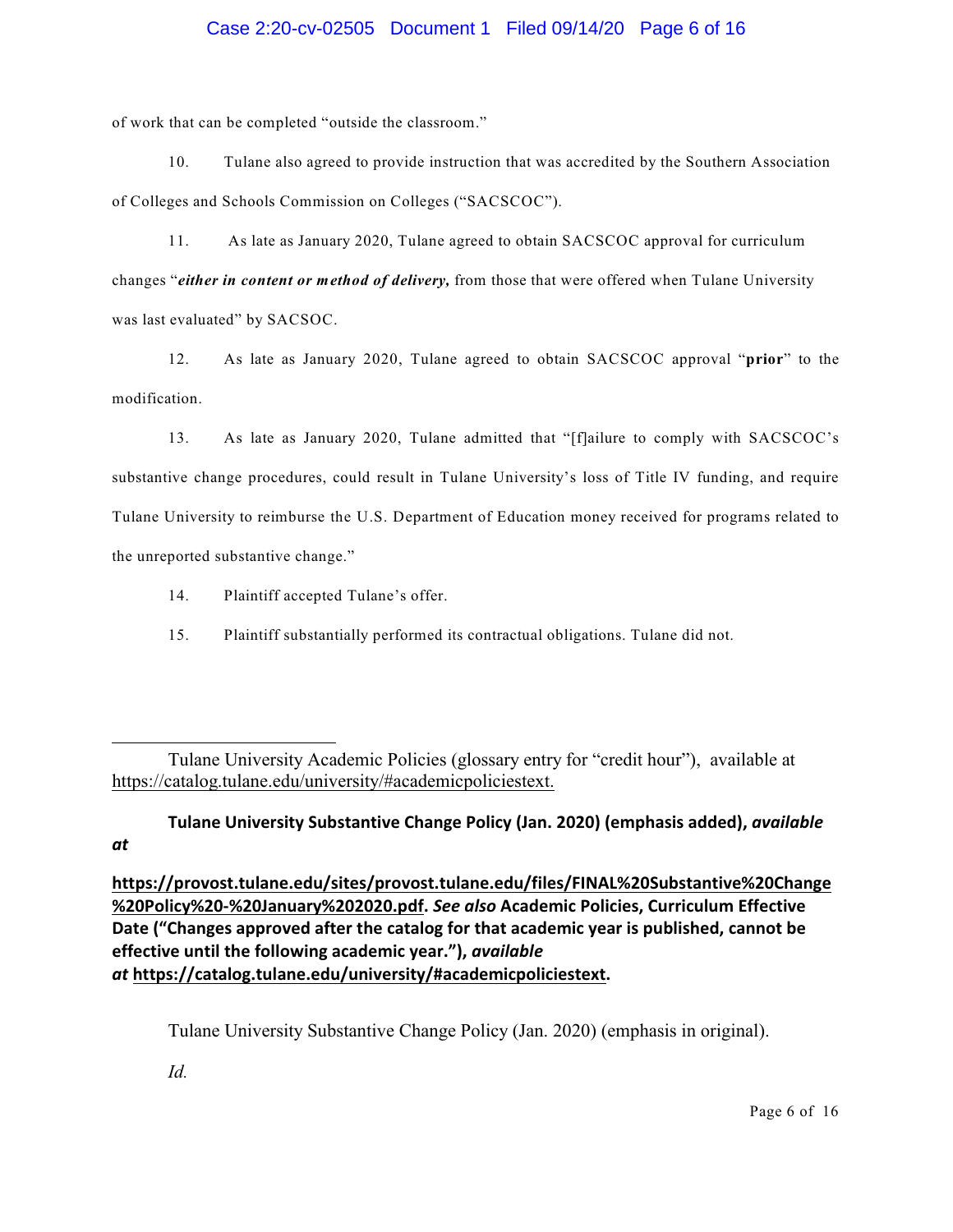#### **B. Closure of Campus and Suspension of In-Person Education**

16. On March 11, 2020, Tulane announced it was canceling all in-person classes and effectively closed its campus.

17. While Tulane's decision to close campus and end in-person classes was warranted by circumstances, it effectively breached or terminated the contract Tulane had with each and every student and tuition provider, who paid for the opportunity to participate fully in the academic life on the Tulane campus.

18. Though all in-person instruction ended on March 13, 2020, some classes were taught in an online format beginning March 23, 2020. Even students with concentrations in areas where in-person instruction is especially crucial (such as music, theatre, and the sciences), Tulane provided either no instruction or only remote, online instruction.

19. As a result of the closure of Tulane's campuses and facilities, Tulane has failed to deliver the educational services, facilities, access and/or opportunities for which Plaintiff and the putative class contracted and paid, either directly or through a third-party on their behalf.

20. Tulane subsequently decided that in the Fall 2020, it would shorten its classes, no longer providing the agreed-upon "one academic hour (50 min) of contact time" for each credit hour. For example, for the Fall 2020 semester, instead of providing 150 minutes of instruction in its three credit hour courses, Tulane provides only 135 minutes (for classes taught Monday, Wednesday, and Friday) or 140 minutes (for classes taught Tuesday and Thursday).

21. Though Plaintiff and members of the Class paid Tulane tuition in exchange for a full semester of in-person education, Tulane ceased to provide the in-person education it promised, and thus has failed to uphold its side of the agreement. Nonetheless, Tulane insists that students uphold their side of the agreement, and refuses to refund tuition and related expenses.

22. In so doing, Tulane is attempting to replace the irreplaceable – on-campus life at an elite university – with "virtual learning" via online classes, and is attempting to pass off this substitute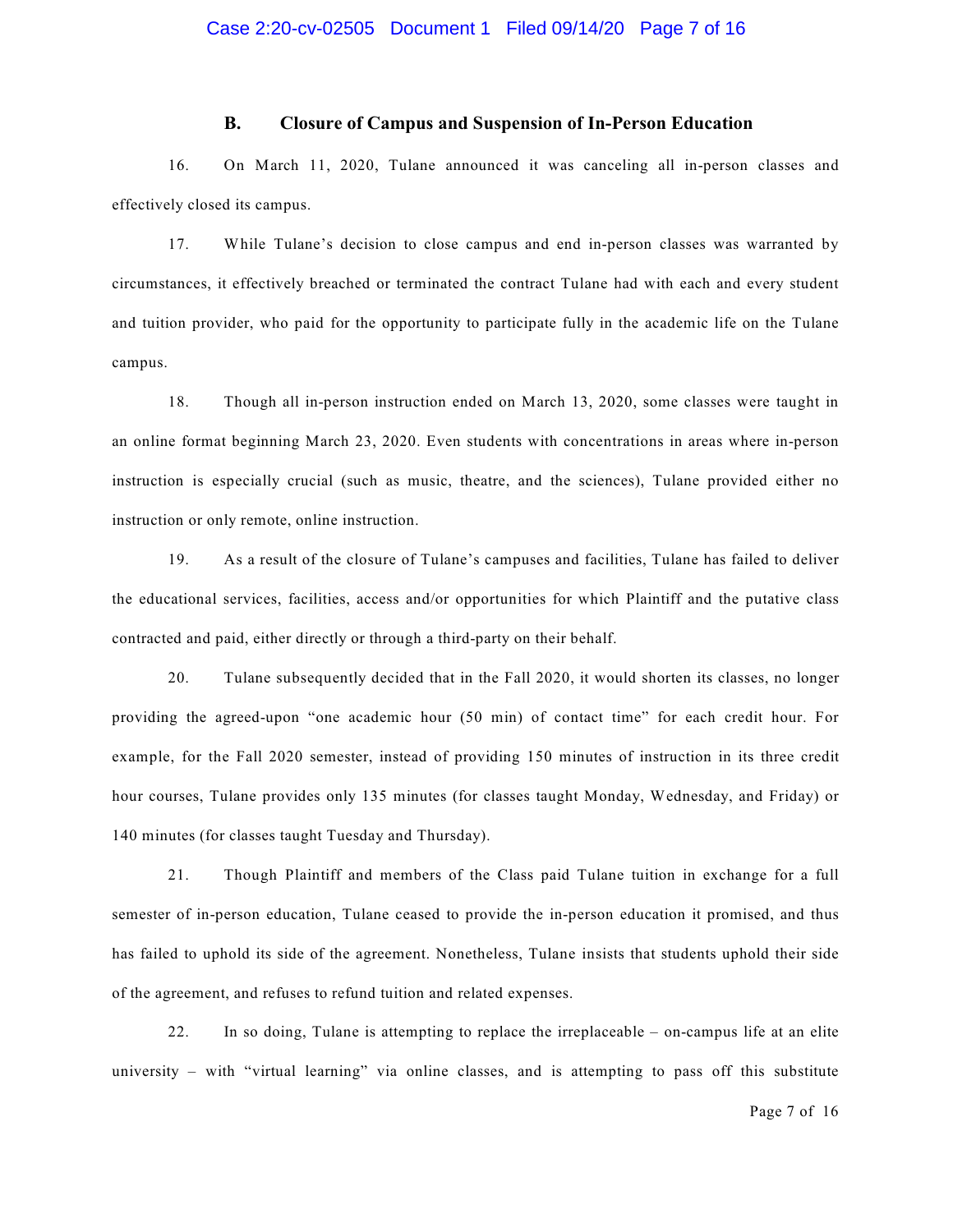#### Case 2:20-cv-02505 Document 1 Filed 09/14/20 Page 8 of 16

educational experience as the same as or just as good as full participation in the university's academic life.

23. Plaintiff and members of the Class paid Tulane tuition in reliance on its promise of teaching a certain number of courses in an in-person course format and with in-person facility access. Plaintiff did not choose to attend and/or pay tuition for an online institution of higher learning, but instead chose to attend Tulane's institution and enroll on an in-person basis.

#### **C. Inferiority of Online Educational Experience**

**24.** At least one academic study found that "[o]nline courses do less to promote academic success than do in person courses." The study found that:

- a) Taking a course online reduced student achievement in that course by .44 points on the traditional four-point grading scale, a full one-third of a standard deviation;
- b) Specifically, students taking the in-person course earned roughly a B- (2.8 GPA) versus a C (2.4 GPA) for students taking an online version of the same course;
- c) Taking a course online also reduces future grades by 0.42 points for courses taken in the same subject area in the following semester; and
- d) Taking an online course reduced the probability of the student remaining enrolled in the university a year later by over ten percentage points.

Eric P. Bettinger *et al., Virtual Classrooms: How Online College Courses Affect Student Success*, AMERICAN ECONOMIC REVIEW, Vol. 107, No. 9, p. 2857.

25. The move to online-only classes deprived students of the opportunity to benefit from a wide variety of academic and student events, on-campus entertainment, facilities, and athletic programs, which provided considerable value to Plaintiff and the Class members.

26. The online learning options Tulane offered for the Spring 2020 and Summer 2020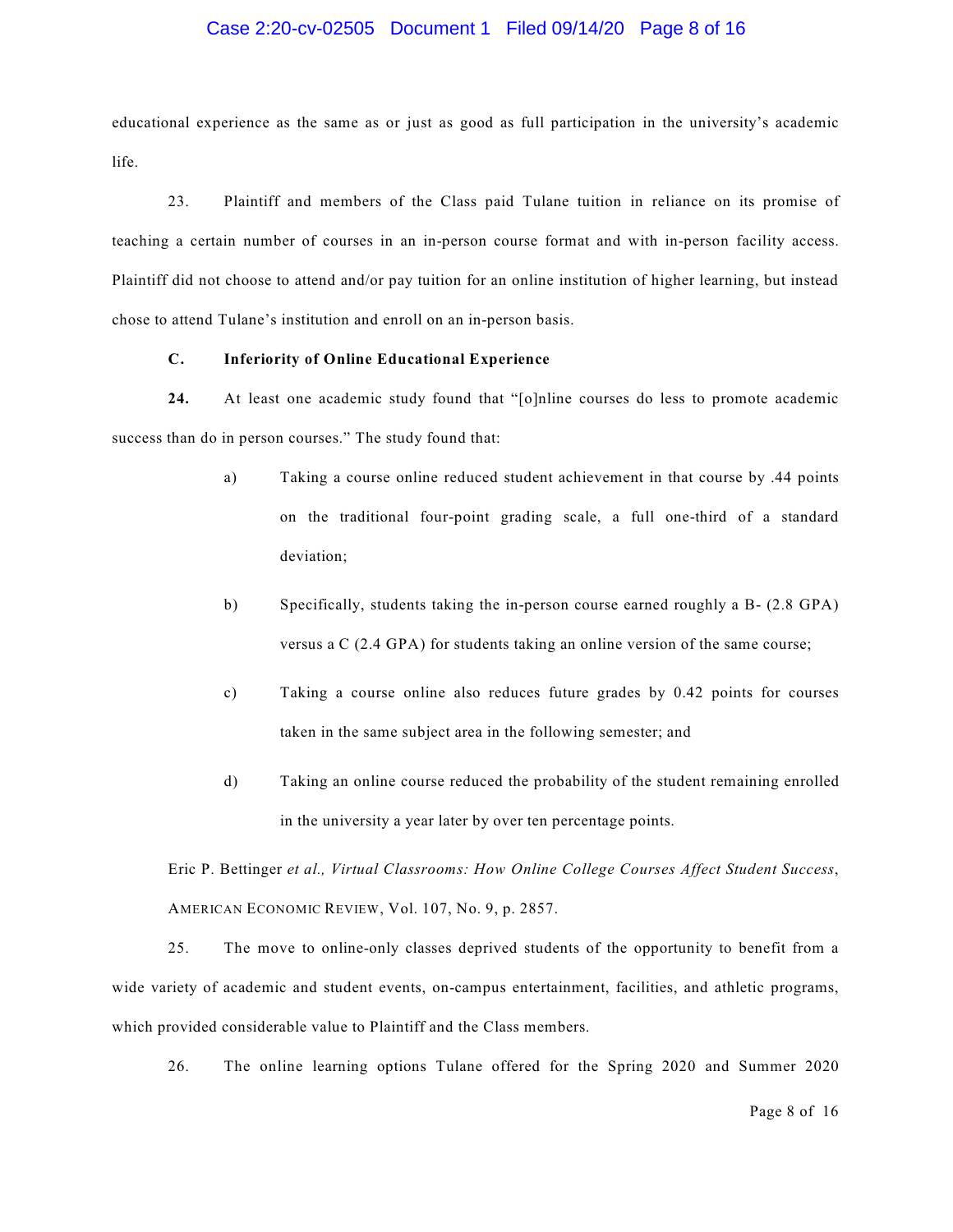#### Case 2:20-cv-02505 Document 1 Filed 09/14/20 Page 9 of 16

semesters, though consistent with safety measures, cannot provide the academic and collegiate experience Tulane extols.

#### **D. Lower Tuition for Online Education**

27. In-person education is worth more than online education.

28. Accordingly, the tuition and fees for in-person instruction at Tulane are higher than tuition and fees for its own online classes and for other online institutions. Such costs cover not just the academic instruction, but encompass an entirely different experience which includes but is not limited to:

- a) Face to face interaction with professors, mentors, and peers;
- b) Access to facilities such as libraries, laboratories, computer labs, and study rooms;
- c) Student governance and student unions;
- d) Extra-curricular activities, groups, intramural sports, etc.;
- e) Student art, cultures, and other activities;
- f) Social development and independence;
- g) Hands on learning and experimentation; and
- h) Networking and mentorship opportunities.

29. The fact that Tulane students paid a higher price for an in-person education than they would have paid for an online education is illustrated by the vast price difference in Tulane's in-person, on-campus programs versus Tulane's own online learning program.

30. For example, for the Spring 2020 semester, Tulane charged undergraduate students in its School of Professional Advancement \$2,199 per credit hour for in-person classes, but only \$476 per credit hour for online classes – almost a 78.5% reduction.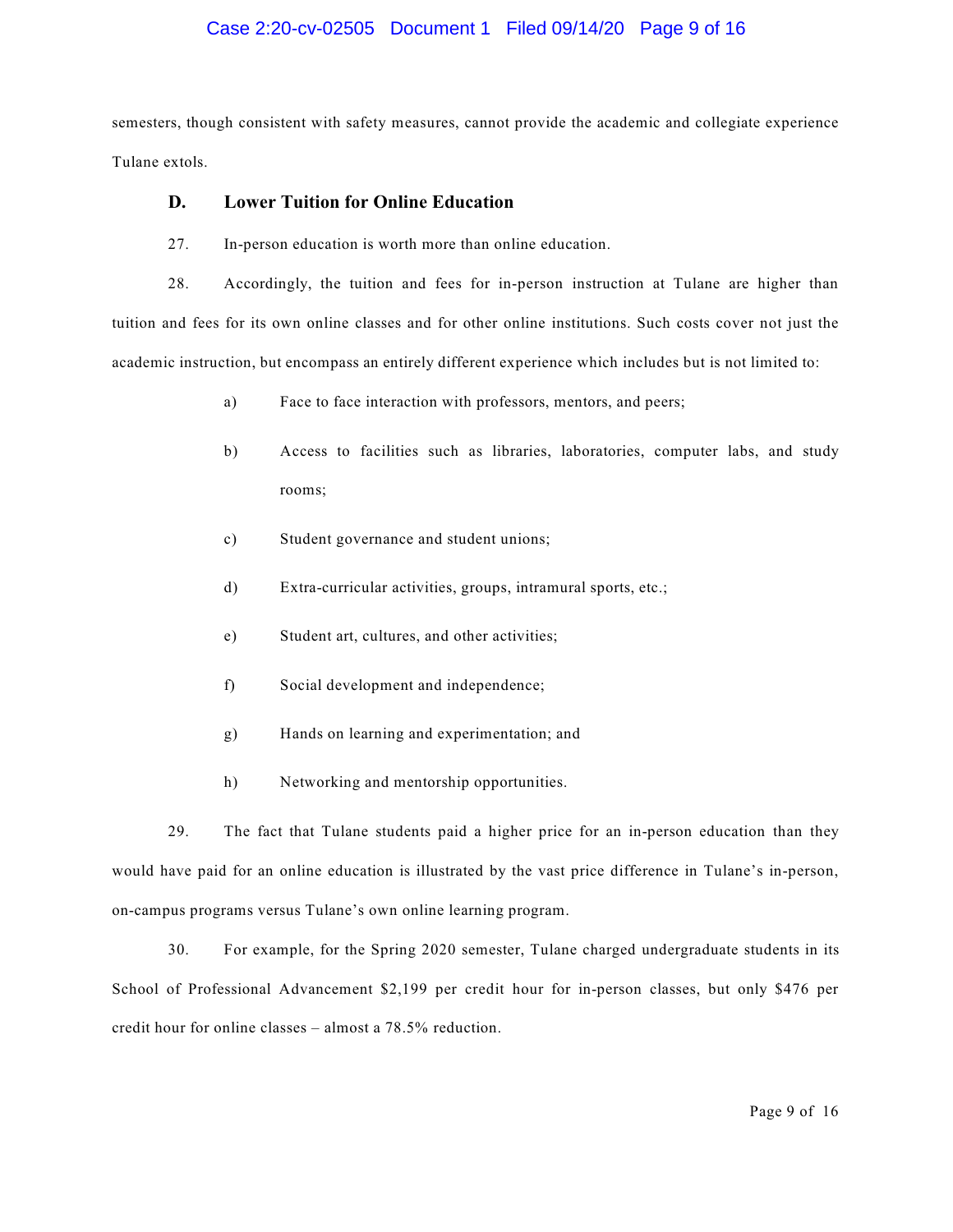## Case 2:20-cv-02505 Document 1 Filed 09/14/20 Page 10 of 16

31. As another example, for the Spring 2020 semester, Tulane charged law students \$2,716 per credit hour for in-person degrees, but only \$1,150 per credit hour for online degrees – almost a 58% reduction.

#### **E. Damages**

32. Through this lawsuit, Plaintiff seeks for herself and Class members Tulane's disgorgement of the pro-rated portion of tuition and fees, proportionate to the amount of time that remained in the Spring 2020 semester when classes moved online and campus services ceased being provided, accounting for the diminished value of educational opportunities, the reduced hours of instruction, as well as for each subsequent semester and continuing until Tulane resumes in-person classes. Plaintiff seeks return of these amounts on behalf of herself and the Class as defined below.

33. Plaintiff also seeks damages relating to Tulane's passing off an online, "virtual" college experience as similar in kind to full immersion in the academic life of a college campus.

### **V.CLASS ACTION ALLEGATIONS**

34. Plaintiff seeks to represent a class defined as:

Any person who paid or caused to be paid tuition and/or fees to attend Tulane University when classes and/or coursework were limited in whole or in part to online attendance as a result of or in connection with COVID-19.

Specifically excluded from the Class are Tulane, Tulane's officers, directors, trustees and agents, the judge assigned to this action, and any member of the judge's immediate family.

35. Subject to additional information obtained through further investigation and discovery, the foregoing definition of the Class may be expanded or narrowed by amendment or amended complaint.

36. **Numerosity.** The members of the Class are geographically dispersed and are so numerous that individual joinder is impracticable. Upon information and belief, Plaintiff reasonably estimates that there are thousands of members in the Class. Although the precise number of Class members is unknown to Plaintiff at this time, the true number of Class members is known by Tulane and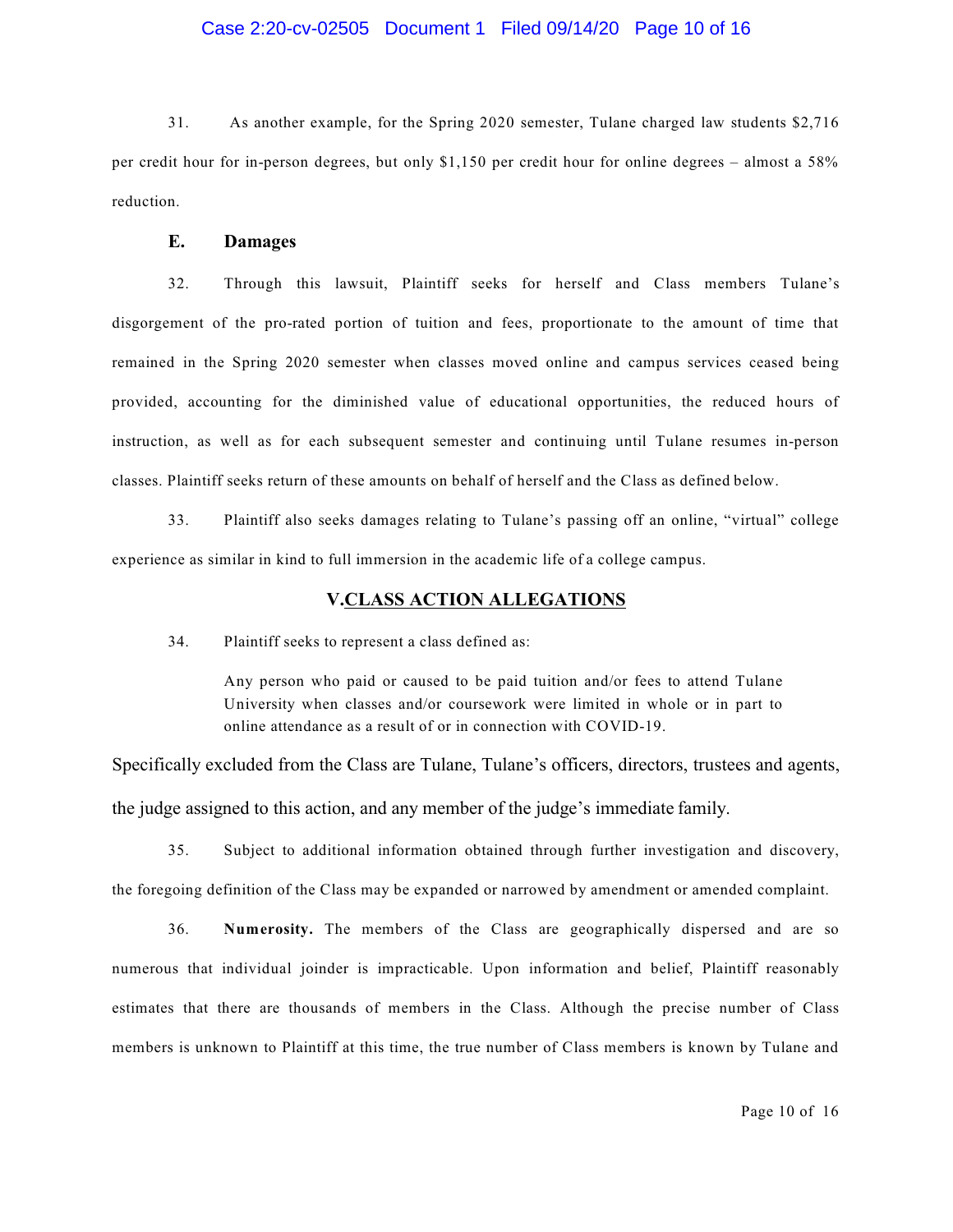#### Case 2:20-cv-02505 Document 1 Filed 09/14/20 Page 11 of 16

may be determined through discovery. Class members may be notified of the pendency of this action by mail and/or publication through the distribution records of Tulane and third-party retailers and vendors.

37. **Existence and predominance of common questions of law and fact.** Common questions of law and fact exist as to all members of the Class and predominate over any questions affecting only individual Class members. These common legal and factual questions include, but are not limited to, the following:

- a) whether Tulane accepted money from Class members in exchange for the promise to provide services;
- b) whether Tulane provided the services for which Class members contracted;
- c) whether Class members are entitled to a refund for that portion of the tuition and fees that was contracted for services that Tulane did not provide; and
- d) whether Tulane is liable to Plaintiff and the Class for unjust enrichment.

38. **Typicality.** Plaintiff's claims are typical of the claims of the other members of the Class in that, among other things, all Class members were similarly situated and were comparably injured through Tulane's wrongful conduct as set forth herein. Further, there are no defenses available to Tulane that are unique to Plaintiff.

39. **Adequacy of Representation.** Plaintiff will fairly and adequately protect the interests of the Class. Plaintiff has retained counsel that is highly experienced in complex consumer class action litigation, and Plaintiff intends to vigorously prosecute this action on behalf of the Class. Furthermore, Plaintiff has no interests that are antagonistic to those of the Class.

40. **Superiority.** A class action is superior to all other available means for the fair and efficient adjudication of this controversy. The damages or other financial detriment suffered by individual Class members are relatively small compared to the burden and expense of individual litigation of their claims against Tulane. It would, thus, be virtually impossible for the Class on an individual basis, to obtain effective redress for the wrongs committed against them. Furthermore, even if Class members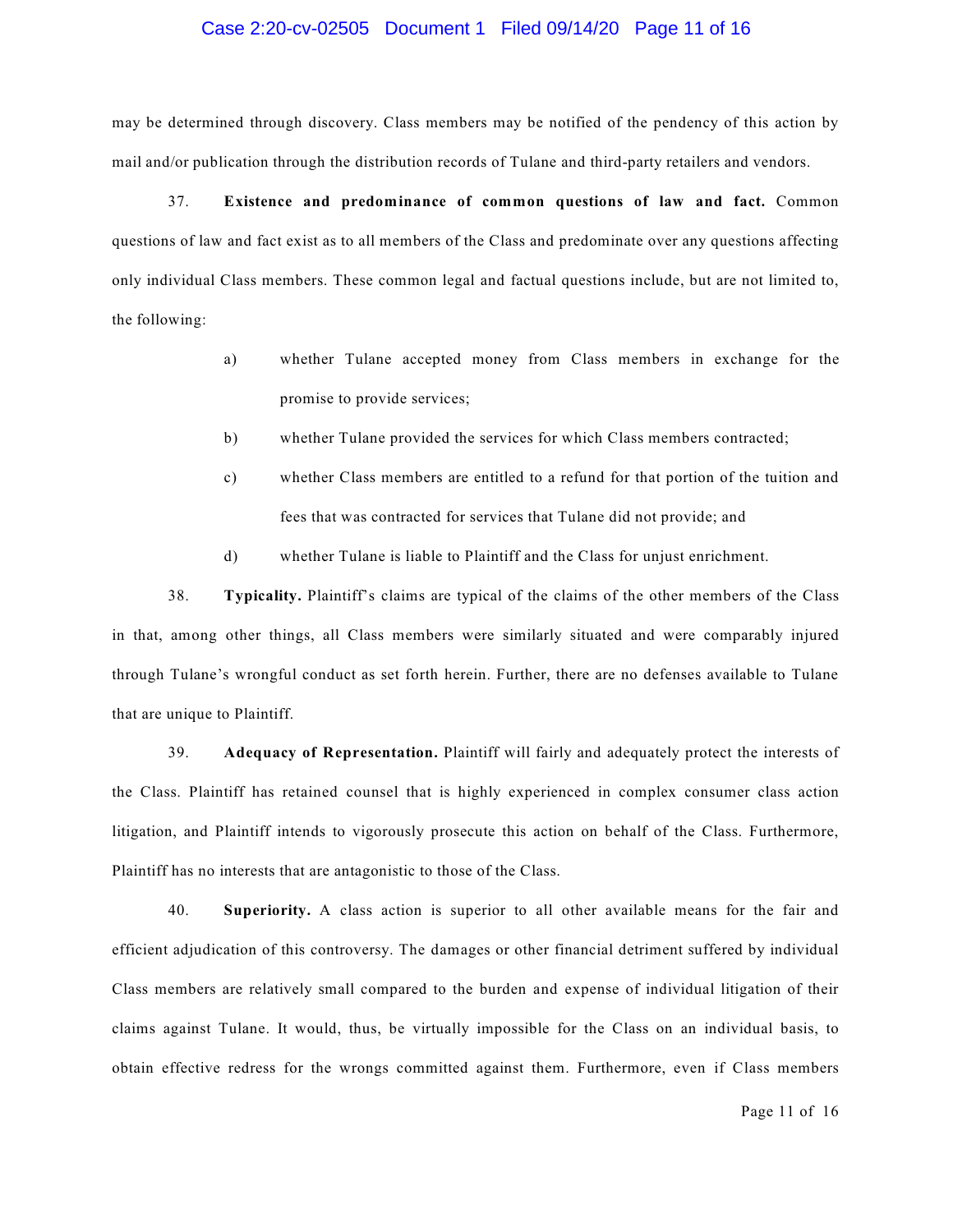## Case 2:20-cv-02505 Document 1 Filed 09/14/20 Page 12 of 16

could afford such individualized litigation, the court system could not. Individualized litigation would create the danger of inconsistent or contradictory judgments arising from the same set of facts. Individualized litigation would also increase the delay and expense to all parties and the court system from the issues raised by this action. By contrast, the class action device provides the benefits of adjudication of these issues in a single proceeding, economies of scale, and comprehensive supervision by a single court, and presents no unusual management difficulties under the circumstances.

- 41. In the alternative, the Class may also be certified because:
	- a) the prosecution of separate actions by individual Class members would create a risk of inconsistent or varying adjudications with respect to individual Class members that would establish incompatible standards of conduct for the Tulane; and/or
	- b) the prosecution of separate actions by individual Class members would create a risk of adjudications with respect to them that would, as a practical matter, be dispositive of the interests of other Class members not parties to the adjudications, or substantially impair or impede their ability to protect their interests; and/or
	- c) Tulane has acted or refused to act on grounds generally applicable to the Class as a whole, thereby making appropriate final declaratory and/or injunctive relief with respect to the members of the Class as a whole.

# **COUNT I Breach of Contract**

42. Plaintiff restates, realleges, and incorporates by reference the allegations contained in all preceding paragraphs of this complaint as if fully set forth herein.

43. Plaintiff brings this claim individually and on behalf of the members of the Class against Tulane.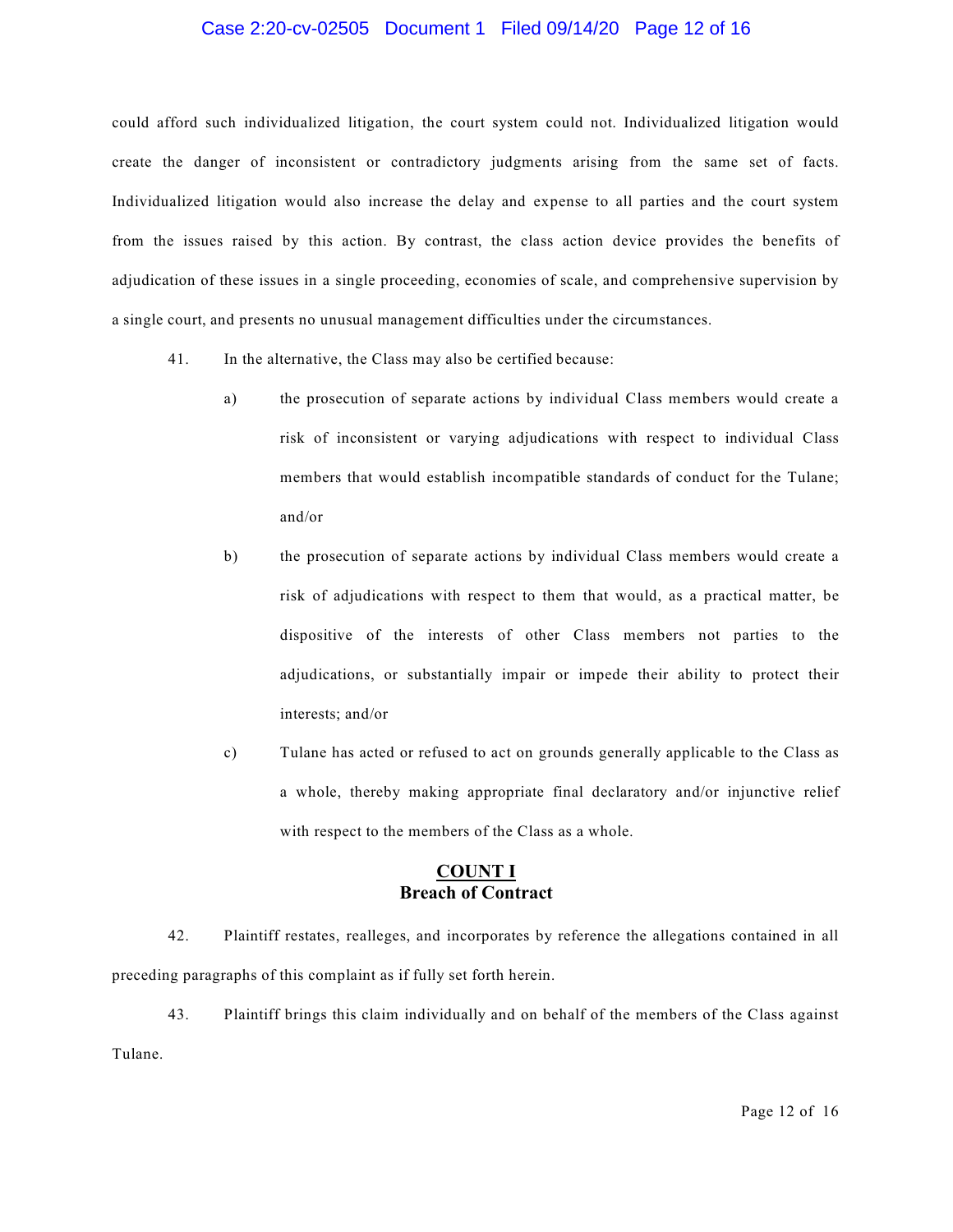## Case 2:20-cv-02505 Document 1 Filed 09/14/20 Page 13 of 16

44. Through its student policies, the admission agreement, and payment of tuition and fees, Plaintiff and each member of the Class entered into a binding contract with Tulane.

45. As part of the contract, and in exchange for the aforementioned consideration, Tulane promised to provide in-person education services, including in-person instruction and access to oncampus resources, for the full duration of the Spring 2020 semester, and continuing into the 2020-2021 academic year.

46. Plaintiff and Class members fulfilled their end of the bargain when they paid monies due for tuition, fees, and related expenses.

47. Tulane has failed to provide the contracted-for services but has retained tuition monies paid by Plaintiff and the Class, and refuses to issue a corresponding tuition adjustment.

48. Plaintiff and members of the Class have suffered damage as a direct and proximate result of Tulane's breach, including but not limited to deprivation of the education, experience, and services that they were promised and for which they have already paid.

49. As a direct and proximate result of Tulane's breach, Plaintiff and the Class are entitled to damages, to be decided by the trier of fact in this action, to include but not be limited to reimbursement of certain tuition, fees, and other expenses that were collected by Tulane for services that Tulane has failed to deliver.

# **COUNT II Unjust Enrichment**

50. Plaintiff restates, realleges, and incorporates by reference the allegations contained in all preceding paragraphs of this complaint as if fully set forth herein.

51. Plaintiff brings this claim individually and on behalf of the members of the Class against Tulane, and in the alternative to Count I.

52. Plaintiff and members of the Class conferred a benefit on Tulane in the form of monies paid for tuition, fees, and related expenses in exchange for certain service and promises. This tuition was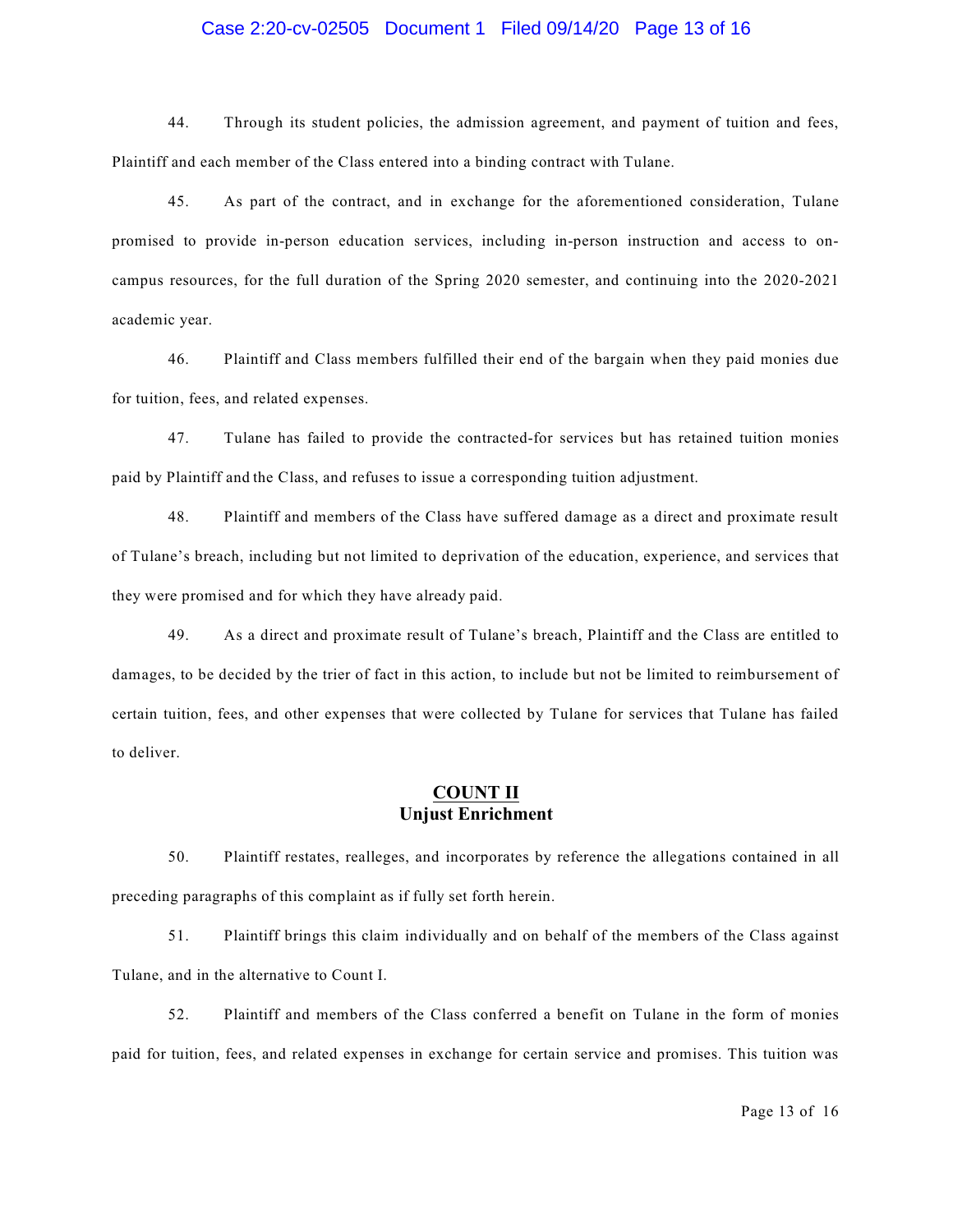#### Case 2:20-cv-02505 Document 1 Filed 09/14/20 Page 14 of 16

intended to cover in-person educational services for the academic semester.

53. Tulane voluntarily accepted and retained this benefit by accepting payment.

54. Tulane has retained this benefit even though it ceased providing the full education, experience, and services for which the tuition and fees were collected.

55. The online education services Tulane substituted for the in-person education for which Plaintiff and class members paid has a substantially lesser value, but Tulane has nonetheless retained full payment.

56. It would be unjust and inequitable for Tulane to retain benefits in excess of the services it provided, and Tulane should be required to disgorge any tuition, fees and related expenses that exceed the value of online education.

#### **PRAYER FOR RELIEF**

WHEREFORE, Plaintiff, individually and on behalf of all others similarly situated, seeks judgment against ADMINISTRATORS OF THE TULANE EDUCATIONAL FUND D/B/A THE TULANE UNIVERSITY OF LOUISIANA A/K/A TULANE UNIVERSITY, as follows:

A. For an order certifying the Class under Rule 23 of the Federal Rules of Civil Procedure and naming Plaintiff as representative of the Class and Plaintiff's attorneys as Class Counsel to represent the Class;

B. For an order finding in favor of Plaintiff and the Class on all counts asserted herein;

C. For actual, compensatory, and punitive damages in amounts to be determined by the Court and/or jury;

D. For prejudgment interest on all amounts awarded;

E. For an order of restitution and all other forms of equitable monetary relief;

F. For injunctive and declaratory relief as the Court may deem proper;

G. For an order awarding Plaintiff and the Class reasonable attorneys' fees and expenses and

Page 14 of 16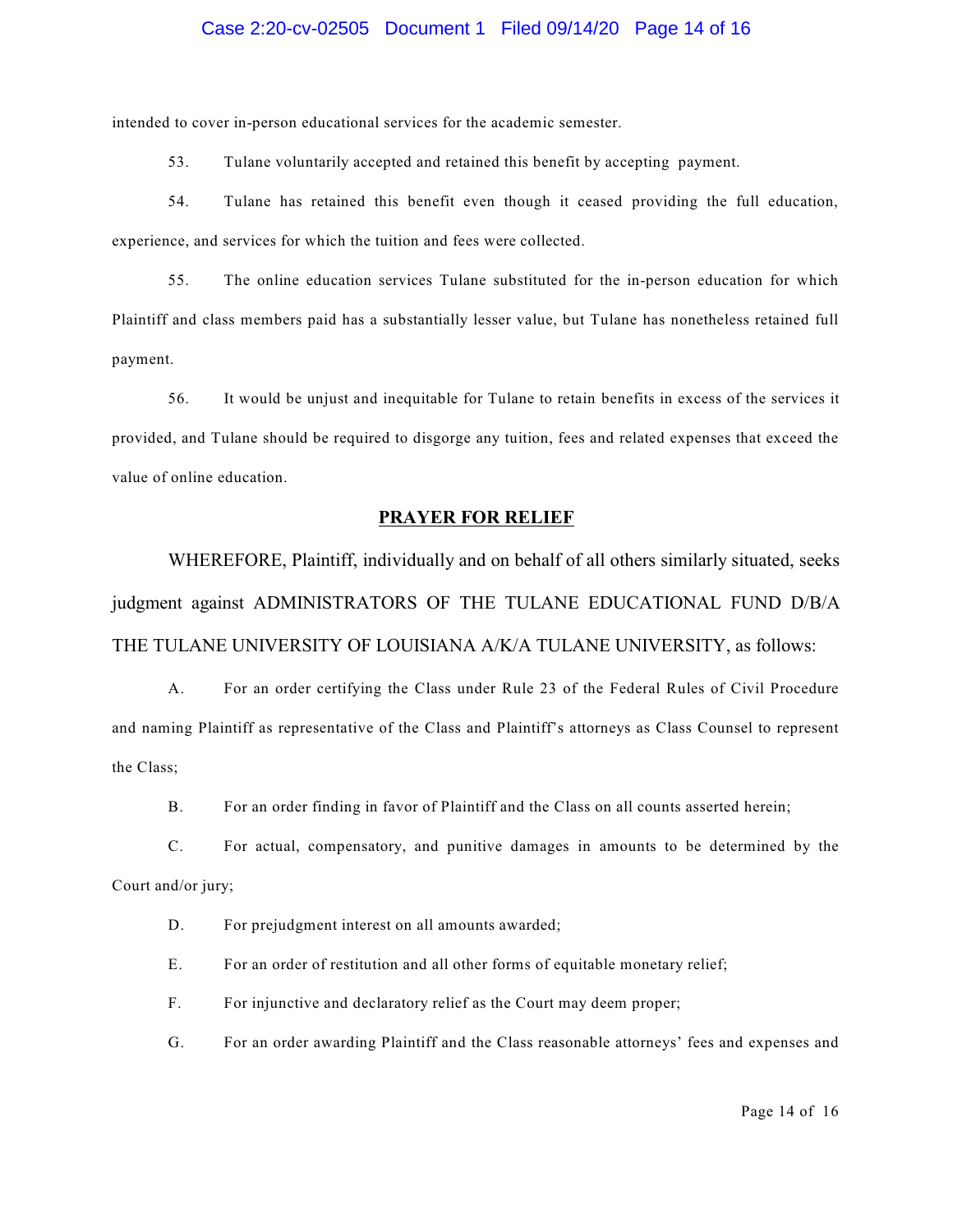costs of suit; and

H. All other relief to which Plaintiff and members of the Class may be entitled by law or in equity.

# **JURY DEMAND**

Pursuant to Federal Rule of Civil Procedure 38(b), Plaintiff demands a trial by jury of

any and all issues in this action so triable of right.

Dated: September , 2020 Respectfully submitted,

SYLVIA JONES*, on behalf of herself and all others similarly situated.*

By: */s/Yvette Golan* Yvette Golan **THE GOLAN FIRM** 2000 M Street, NW, Suite #750-A Washington, D.C. 20036 T: (866) 298-4150 F: (928) 441-8250

/s/ David A. Szwak

[ygolan@tgfirm.com](mailto:ygolan@tgfirm.com)

 $\mathbf{By:}$ 

David A. Szwak, LBR#21157, T.A.\* **BODENHEIMER, JONES & SZWAK, LLC** 416 Travis Street, Ste. 800 Mid South Tower Shreveport, Louisiana 71101 [318] 424-1400 FAX 221-6555 \* Admitted in this District since 1991.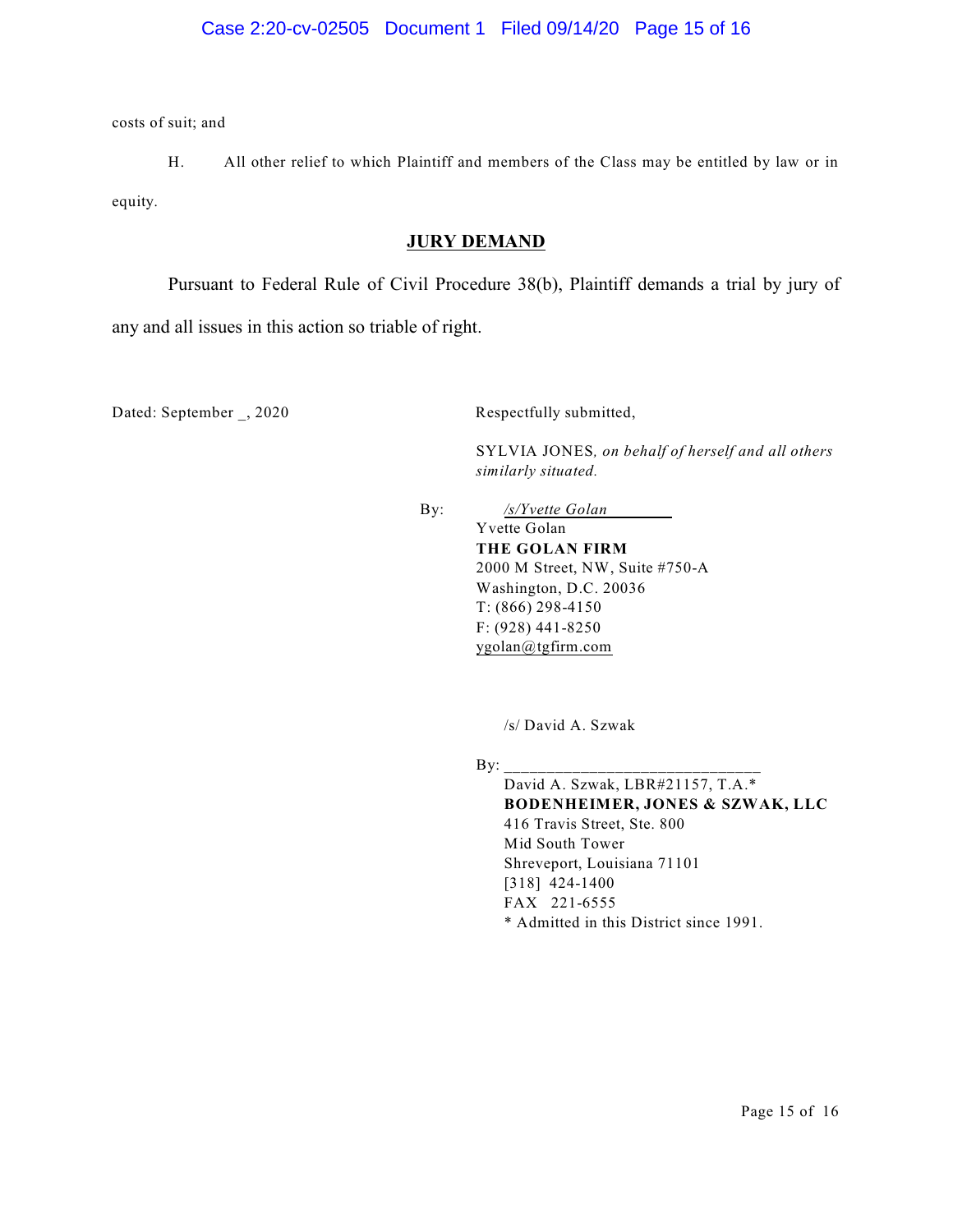James A. Francis\* John Soumilas\* David A. Searles\* Edward H. Skipton\* **FRANCIS MAILMAN SOUMILAS, P.C.** 1600 Market Street, Suite 2510 Philadelphia, PA 19103 T: (215) 735-8600 F: (215) 940-8000 jfrancis@consumerlawfirm.com jsoumilas@consumerlawfirm.com dsearles@consumerlawfirm.com eskipton@consumerlawfirm.com

\**Pro hac vice* forthcoming

*Attorneys for Plaintiff*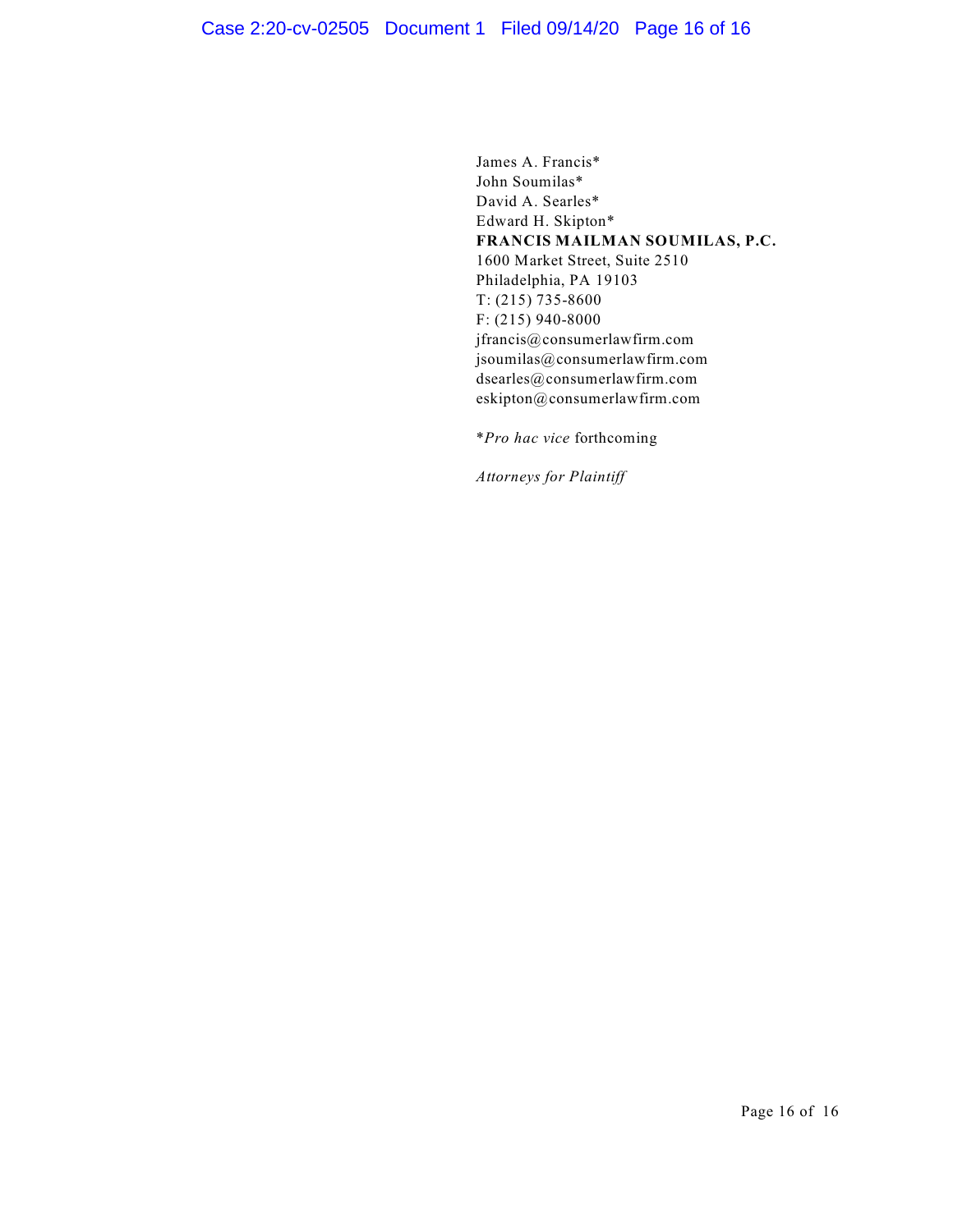# JS 44 (Rev. 09/19) **CIVIL COVER SHEET** Case 2:20-cv-02505 Document 1-1 Filed 09/14/20 Page 1 of 2

The JS 44 civil cover sheet and the information contained herein neither replace nor supplement the filing and service of pleadings or other papers as required by law, except as provided by local rules of court. This form,

| I. (a) PLAINTIFFS<br>SYLVIA JONES, on behalf of herself and all others similarly situated,                                                                                                                                                                                                                                                                                                                                                                                                                                                                                                                                                                         | DEFENDANTS<br>ADMINISTRATORS OF THE TULANE EDUCATIONAL FUND D/B/A<br>THE TULANE UNIVERSITY OF LOUISIANA A/K/A TULANE<br><b>UNIVERSITY</b>                                                                                                                                                                                                                                                                                                                                                                                                                                                                                                                     |                                                                                                                                                                                                                                                                                                                                                                                                                                                                                                                                                                                                                                                   |                                                                                                                                                  |                                                                                                                                                                                                                                                                                                                                                                                                                       |                                                                                                                                                                                                                                                                                                                                                                                                                                                                                                      |                                                                 |                                                                                                                                                                                                                                                                                                                                                                                                                                                                                                                                                                                                                                                                                                                                          |                                                       |          |  |
|--------------------------------------------------------------------------------------------------------------------------------------------------------------------------------------------------------------------------------------------------------------------------------------------------------------------------------------------------------------------------------------------------------------------------------------------------------------------------------------------------------------------------------------------------------------------------------------------------------------------------------------------------------------------|---------------------------------------------------------------------------------------------------------------------------------------------------------------------------------------------------------------------------------------------------------------------------------------------------------------------------------------------------------------------------------------------------------------------------------------------------------------------------------------------------------------------------------------------------------------------------------------------------------------------------------------------------------------|---------------------------------------------------------------------------------------------------------------------------------------------------------------------------------------------------------------------------------------------------------------------------------------------------------------------------------------------------------------------------------------------------------------------------------------------------------------------------------------------------------------------------------------------------------------------------------------------------------------------------------------------------|--------------------------------------------------------------------------------------------------------------------------------------------------|-----------------------------------------------------------------------------------------------------------------------------------------------------------------------------------------------------------------------------------------------------------------------------------------------------------------------------------------------------------------------------------------------------------------------|------------------------------------------------------------------------------------------------------------------------------------------------------------------------------------------------------------------------------------------------------------------------------------------------------------------------------------------------------------------------------------------------------------------------------------------------------------------------------------------------------|-----------------------------------------------------------------|------------------------------------------------------------------------------------------------------------------------------------------------------------------------------------------------------------------------------------------------------------------------------------------------------------------------------------------------------------------------------------------------------------------------------------------------------------------------------------------------------------------------------------------------------------------------------------------------------------------------------------------------------------------------------------------------------------------------------------------|-------------------------------------------------------|----------|--|
| <b>(b)</b> County of Residence of First Listed Plaintiff                                                                                                                                                                                                                                                                                                                                                                                                                                                                                                                                                                                                           |                                                                                                                                                                                                                                                                                                                                                                                                                                                                                                                                                                                                                                                               |                                                                                                                                                                                                                                                                                                                                                                                                                                                                                                                                                                                                                                                   |                                                                                                                                                  | County of Residence of First Listed Defendant                                                                                                                                                                                                                                                                                                                                                                         |                                                                                                                                                                                                                                                                                                                                                                                                                                                                                                      |                                                                 | Orleans                                                                                                                                                                                                                                                                                                                                                                                                                                                                                                                                                                                                                                                                                                                                  |                                                       |          |  |
| (EXCEPT IN U.S. PLAINTIFF CASES)                                                                                                                                                                                                                                                                                                                                                                                                                                                                                                                                                                                                                                   |                                                                                                                                                                                                                                                                                                                                                                                                                                                                                                                                                                                                                                                               |                                                                                                                                                                                                                                                                                                                                                                                                                                                                                                                                                                                                                                                   |                                                                                                                                                  |                                                                                                                                                                                                                                                                                                                                                                                                                       |                                                                                                                                                                                                                                                                                                                                                                                                                                                                                                      | (IN U.S. PLAINTIFF CASES ONLY)                                  |                                                                                                                                                                                                                                                                                                                                                                                                                                                                                                                                                                                                                                                                                                                                          |                                                       |          |  |
|                                                                                                                                                                                                                                                                                                                                                                                                                                                                                                                                                                                                                                                                    |                                                                                                                                                                                                                                                                                                                                                                                                                                                                                                                                                                                                                                                               |                                                                                                                                                                                                                                                                                                                                                                                                                                                                                                                                                                                                                                                   |                                                                                                                                                  | IN LAND CONDEMNATION CASES, USE THE LOCATION OF<br>NOTE:<br>THE TRACT OF LAND INVOLVED.                                                                                                                                                                                                                                                                                                                               |                                                                                                                                                                                                                                                                                                                                                                                                                                                                                                      |                                                                 |                                                                                                                                                                                                                                                                                                                                                                                                                                                                                                                                                                                                                                                                                                                                          |                                                       |          |  |
| (c) Attorneys (Firm Name, Address, and Telephone Number)<br>David A. Szwak, BODENHEIMER, JONES & SZWAK, LLC, 416 Travis<br>Street, Ste. 800, Mid South Tower, Shreveport, Louisiana 71101,<br>318-424-1400, FAX 221-6555                                                                                                                                                                                                                                                                                                                                                                                                                                           |                                                                                                                                                                                                                                                                                                                                                                                                                                                                                                                                                                                                                                                               |                                                                                                                                                                                                                                                                                                                                                                                                                                                                                                                                                                                                                                                   |                                                                                                                                                  | Attorneys (If Known)                                                                                                                                                                                                                                                                                                                                                                                                  |                                                                                                                                                                                                                                                                                                                                                                                                                                                                                                      |                                                                 |                                                                                                                                                                                                                                                                                                                                                                                                                                                                                                                                                                                                                                                                                                                                          |                                                       |          |  |
| <b>II. BASIS OF JURISDICTION</b> (Place an "X" in One Box Only)                                                                                                                                                                                                                                                                                                                                                                                                                                                                                                                                                                                                    |                                                                                                                                                                                                                                                                                                                                                                                                                                                                                                                                                                                                                                                               |                                                                                                                                                                                                                                                                                                                                                                                                                                                                                                                                                                                                                                                   |                                                                                                                                                  | <b>III. CITIZENSHIP OF PRINCIPAL PARTIES</b> (Place an "X" in One Box for Plaintiff                                                                                                                                                                                                                                                                                                                                   |                                                                                                                                                                                                                                                                                                                                                                                                                                                                                                      |                                                                 |                                                                                                                                                                                                                                                                                                                                                                                                                                                                                                                                                                                                                                                                                                                                          |                                                       |          |  |
| $\Box$ 1 U.S. Government<br>Plaintiff                                                                                                                                                                                                                                                                                                                                                                                                                                                                                                                                                                                                                              | 区 3 Federal Question<br>(U.S. Government Not a Party)                                                                                                                                                                                                                                                                                                                                                                                                                                                                                                                                                                                                         |                                                                                                                                                                                                                                                                                                                                                                                                                                                                                                                                                                                                                                                   |                                                                                                                                                  | (For Diversity Cases Only)<br>and One Box for Defendant)<br><b>DEF</b><br>PTF<br>PTF<br>DEF<br>$\propto$ 1<br>Citizen of This State<br>$\Box$ 1<br>Incorporated or Principal Place<br>$\Box$ 4<br>$\mathbf{X}$ 4<br>of Business In This State                                                                                                                                                                         |                                                                                                                                                                                                                                                                                                                                                                                                                                                                                                      |                                                                 |                                                                                                                                                                                                                                                                                                                                                                                                                                                                                                                                                                                                                                                                                                                                          |                                                       |          |  |
| $\Box$ 2 U.S. Government<br>Defendant                                                                                                                                                                                                                                                                                                                                                                                                                                                                                                                                                                                                                              | $\Box$ 4 Diversity<br>(Indicate Citizenship of Parties in Item III)                                                                                                                                                                                                                                                                                                                                                                                                                                                                                                                                                                                           |                                                                                                                                                                                                                                                                                                                                                                                                                                                                                                                                                                                                                                                   | Citizen of Another State<br>$\Box$ 2 Incorporated <i>and</i> Principal Place<br>$\Box$ 5<br>$\Box$ 5<br>$\Box$ 2<br>of Business In Another State |                                                                                                                                                                                                                                                                                                                                                                                                                       |                                                                                                                                                                                                                                                                                                                                                                                                                                                                                                      |                                                                 |                                                                                                                                                                                                                                                                                                                                                                                                                                                                                                                                                                                                                                                                                                                                          |                                                       |          |  |
|                                                                                                                                                                                                                                                                                                                                                                                                                                                                                                                                                                                                                                                                    |                                                                                                                                                                                                                                                                                                                                                                                                                                                                                                                                                                                                                                                               |                                                                                                                                                                                                                                                                                                                                                                                                                                                                                                                                                                                                                                                   |                                                                                                                                                  | Citizen or Subject of a<br>Foreign Country                                                                                                                                                                                                                                                                                                                                                                            | $\Box$ 3                                                                                                                                                                                                                                                                                                                                                                                                                                                                                             | 3 Foreign Nation                                                |                                                                                                                                                                                                                                                                                                                                                                                                                                                                                                                                                                                                                                                                                                                                          | $\Box$ 6                                              | $\Box$ 6 |  |
| IV. NATURE OF SUIT (Place an "X" in One Box Only)                                                                                                                                                                                                                                                                                                                                                                                                                                                                                                                                                                                                                  |                                                                                                                                                                                                                                                                                                                                                                                                                                                                                                                                                                                                                                                               |                                                                                                                                                                                                                                                                                                                                                                                                                                                                                                                                                                                                                                                   |                                                                                                                                                  |                                                                                                                                                                                                                                                                                                                                                                                                                       |                                                                                                                                                                                                                                                                                                                                                                                                                                                                                                      |                                                                 | Click here for: Nature of Suit Code Descriptions.                                                                                                                                                                                                                                                                                                                                                                                                                                                                                                                                                                                                                                                                                        |                                                       |          |  |
| <b>CONTRACT</b>                                                                                                                                                                                                                                                                                                                                                                                                                                                                                                                                                                                                                                                    |                                                                                                                                                                                                                                                                                                                                                                                                                                                                                                                                                                                                                                                               | <b>TORTS</b>                                                                                                                                                                                                                                                                                                                                                                                                                                                                                                                                                                                                                                      |                                                                                                                                                  | <b>FORFEITURE/PENALTY</b>                                                                                                                                                                                                                                                                                                                                                                                             |                                                                                                                                                                                                                                                                                                                                                                                                                                                                                                      | <b>BANKRUPTCY</b>                                               |                                                                                                                                                                                                                                                                                                                                                                                                                                                                                                                                                                                                                                                                                                                                          | <b>OTHER STATUTES</b>                                 |          |  |
| $\Box$ 110 Insurance<br>$\Box$ 120 Marine<br>$\Box$ 130 Miller Act<br>$\Box$ 140 Negotiable Instrument<br>$\Box$ 150 Recovery of Overpayment<br>& Enforcement of Judgment<br>□ 151 Medicare Act<br>□ 152 Recovery of Defaulted<br><b>Student Loans</b><br>(Excludes Veterans)<br>$\Box$ 153 Recovery of Overpayment<br>of Veteran's Benefits<br>$\Box$ 160 Stockholders' Suits<br>X 190 Other Contract<br>195 Contract Product Liability<br>$\Box$ 196 Franchise<br><b>REAL PROPERTY</b><br>210 Land Condemnation<br>$\Box$ 220 Foreclosure<br>230 Rent Lease & Ejectment<br>$\Box$ 240 Torts to Land<br>245 Tort Product Liability<br>290 All Other Real Property | PERSONAL INJURY<br>$\Box$ 310 Airplane<br>□ 315 Airplane Product<br>Liability<br>$\Box$ 320 Assault, Libel &<br>Slander<br>□ 330 Federal Employers'<br>Liability<br>$\Box$ 340 Marine<br>345 Marine Product<br>Liability<br>□ 350 Motor Vehicle<br>□ 355 Motor Vehicle<br><b>Product Liability</b><br><b>360 Other Personal</b><br>Injury<br>$\Box$ 362 Personal Injury -<br>Medical Malpractice<br><b>CIVIL RIGHTS</b><br>$\Box$ 440 Other Civil Rights<br>$\Box$ 441 Voting<br>$\Box$ 442 Employment<br>$\Box$ 443 Housing/<br>Accommodations<br>$\Box$ 445 Amer. w/Disabilities<br>Employment<br>$\Box$ 446 Amer. w/Disabilities<br>Other<br>448 Education | <b>PERSONAL INJURY</b><br>365 Personal Injury -<br>Product Liability<br>$\Box$ 367 Health Care/<br>Pharmaceutical<br>Personal Injury<br>Product Liability<br>□ 368 Asbestos Personal<br><b>Injury Product</b><br>Liability<br>PERSONAL PROPERTY<br>370 Other Fraud<br>$\Box$ 371 Truth in Lending<br>380 Other Personal<br>Property Damage<br>385 Property Damage<br>Product Liability<br><b>PRISONER PETITIONS</b><br><b>Habeas Corpus:</b><br>1463 Alien Detainee<br>$\Box$ 510 Motions to Vacate<br>Sentence<br>□ 530 General<br>535 Death Penalty<br>Other:<br>$\Box$ 540 Mandamus & Other<br>$\Box$ 550 Civil Rights<br>555 Prison Condition |                                                                                                                                                  | 5 625 Drug Related Seizure<br>of Property 21 USC 881<br>$\Box$ 690 Other<br><b>LABOR</b><br>710 Fair Labor Standards<br>Act<br>720 Labor/Management<br>Relations<br>740 Railway Labor Act<br>751 Family and Medical<br>Leave Act<br>790 Other Labor Litigation<br>791 Employee Retirement<br>Income Security Act<br><b>IMMIGRATION</b><br>□ 462 Naturalization Application<br>$\Box$ 465 Other Immigration<br>Actions | $\Box$ 422 Appeal 28 USC 158<br>□ 423 Withdrawal<br>28 USC 157<br><b>PROPERTY RIGHTS</b><br>$\Box$ 820 Copyrights<br>□ 830 Patent<br>335 Patent - Abbreviated<br>New Drug Application<br>□ 840 Trademark<br><b>SOCIAL SECURITY</b><br>$\Box$ 861 HIA (1395ff)<br>$\Box$ 862 Black Lung (923)<br>$\Box$ 863 DIWC/DIWW (405(g))<br>□ 864 SSID Title XVI<br>$\Box$ 865 RSI (405(g))<br><b>FEDERAL TAX SUITS</b><br>7 870 Taxes (U.S. Plaintiff<br>or Defendant)<br>□ 871 IRS-Third Party<br>26 USC 7609 |                                                                 | □ 375 False Claims Act<br>□ 376 Qui Tam (31 USC<br>3729(a)<br>1 400 State Reapportionment<br>$\Box$ 410 Antitrust<br>$\Box$ 430 Banks and Banking<br>$\Box$ 450 Commerce<br>$\Box$ 460 Deportation<br>□ 470 Racketeer Influenced and<br>Corrupt Organizations<br>480 Consumer Credit<br>$(15$ USC 1681 or 1692)<br>485 Telephone Consumer<br>Protection Act<br>□ 490 Cable/Sat TV<br>□ 850 Securities/Commodities/<br>Exchange<br>□ 890 Other Statutory Actions<br>□ 891 Agricultural Acts<br>□ 893 Environmental Matters<br>□ 895 Freedom of Information<br>Act<br>□ 896 Arbitration<br>□ 899 Administrative Procedure<br>Act/Review or Appeal of<br><b>Agency Decision</b><br>$\Box$ 950 Constitutionality of<br><b>State Statutes</b> |                                                       |          |  |
|                                                                                                                                                                                                                                                                                                                                                                                                                                                                                                                                                                                                                                                                    |                                                                                                                                                                                                                                                                                                                                                                                                                                                                                                                                                                                                                                                               | 560 Civil Detainee -<br>Conditions of<br>Confinement                                                                                                                                                                                                                                                                                                                                                                                                                                                                                                                                                                                              |                                                                                                                                                  |                                                                                                                                                                                                                                                                                                                                                                                                                       |                                                                                                                                                                                                                                                                                                                                                                                                                                                                                                      |                                                                 |                                                                                                                                                                                                                                                                                                                                                                                                                                                                                                                                                                                                                                                                                                                                          |                                                       |          |  |
| V. ORIGIN (Place an "X" in One Box Only)<br>$\mathbf{X}$ 1 Original<br>Proceeding                                                                                                                                                                                                                                                                                                                                                                                                                                                                                                                                                                                  | $\Box$ 2 Removed from<br>$\Box$ 3<br>State Court                                                                                                                                                                                                                                                                                                                                                                                                                                                                                                                                                                                                              | Remanded from<br>Appellate Court                                                                                                                                                                                                                                                                                                                                                                                                                                                                                                                                                                                                                  | $\Box$ 4 Reinstated or                                                                                                                           | $\Box$ 5<br>Reopened<br>(specify)                                                                                                                                                                                                                                                                                                                                                                                     | Transferred from<br><b>Another District</b>                                                                                                                                                                                                                                                                                                                                                                                                                                                          | Multidistrict<br>□ 6<br>Litigation -<br>Transfer                |                                                                                                                                                                                                                                                                                                                                                                                                                                                                                                                                                                                                                                                                                                                                          | $\Box$ 8 Multidistrict<br>Litigation -<br>Direct File |          |  |
| VI. CAUSE OF ACTION                                                                                                                                                                                                                                                                                                                                                                                                                                                                                                                                                                                                                                                | 28 U.S.C. 1332[d], CAFA.                                                                                                                                                                                                                                                                                                                                                                                                                                                                                                                                                                                                                                      |                                                                                                                                                                                                                                                                                                                                                                                                                                                                                                                                                                                                                                                   |                                                                                                                                                  | Cite the U.S. Civil Statute under which you are filing (Do not cite jurisdictional statutes unless diversity):                                                                                                                                                                                                                                                                                                        |                                                                                                                                                                                                                                                                                                                                                                                                                                                                                                      |                                                                 |                                                                                                                                                                                                                                                                                                                                                                                                                                                                                                                                                                                                                                                                                                                                          |                                                       |          |  |
|                                                                                                                                                                                                                                                                                                                                                                                                                                                                                                                                                                                                                                                                    | Brief description of cause:                                                                                                                                                                                                                                                                                                                                                                                                                                                                                                                                                                                                                                   | Class Action based on breach of contract.                                                                                                                                                                                                                                                                                                                                                                                                                                                                                                                                                                                                         |                                                                                                                                                  |                                                                                                                                                                                                                                                                                                                                                                                                                       |                                                                                                                                                                                                                                                                                                                                                                                                                                                                                                      |                                                                 |                                                                                                                                                                                                                                                                                                                                                                                                                                                                                                                                                                                                                                                                                                                                          |                                                       |          |  |
| <b>VII. REQUESTED IN</b><br><b>COMPLAINT:</b>                                                                                                                                                                                                                                                                                                                                                                                                                                                                                                                                                                                                                      | ⊠<br>UNDER RULE 23, F.R.Cv.P.                                                                                                                                                                                                                                                                                                                                                                                                                                                                                                                                                                                                                                 | CHECK IF THIS IS A CLASS ACTION                                                                                                                                                                                                                                                                                                                                                                                                                                                                                                                                                                                                                   |                                                                                                                                                  | <b>DEMAND \$</b><br>5,000,000.00                                                                                                                                                                                                                                                                                                                                                                                      |                                                                                                                                                                                                                                                                                                                                                                                                                                                                                                      | CHECK YES only if demanded in complaint:<br><b>JURY DEMAND:</b> | $\mathbf{X}$ Yes                                                                                                                                                                                                                                                                                                                                                                                                                                                                                                                                                                                                                                                                                                                         | $\Box$ No                                             |          |  |
| VIII. RELATED CASE(S)<br>IF ANY                                                                                                                                                                                                                                                                                                                                                                                                                                                                                                                                                                                                                                    | (See instructions):                                                                                                                                                                                                                                                                                                                                                                                                                                                                                                                                                                                                                                           | <b>JUDGE</b>                                                                                                                                                                                                                                                                                                                                                                                                                                                                                                                                                                                                                                      |                                                                                                                                                  |                                                                                                                                                                                                                                                                                                                                                                                                                       |                                                                                                                                                                                                                                                                                                                                                                                                                                                                                                      | DOCKET NUMBER                                                   |                                                                                                                                                                                                                                                                                                                                                                                                                                                                                                                                                                                                                                                                                                                                          |                                                       |          |  |
| <b>DATE</b><br>09/14/2020                                                                                                                                                                                                                                                                                                                                                                                                                                                                                                                                                                                                                                          |                                                                                                                                                                                                                                                                                                                                                                                                                                                                                                                                                                                                                                                               | SIGNATURE OF ATTORNEY OF RECORD<br>/s/ David A. Szwak                                                                                                                                                                                                                                                                                                                                                                                                                                                                                                                                                                                             |                                                                                                                                                  |                                                                                                                                                                                                                                                                                                                                                                                                                       |                                                                                                                                                                                                                                                                                                                                                                                                                                                                                                      |                                                                 |                                                                                                                                                                                                                                                                                                                                                                                                                                                                                                                                                                                                                                                                                                                                          |                                                       |          |  |
| <b>FOR OFFICE USE ONLY</b><br><b>RECEIPT#</b>                                                                                                                                                                                                                                                                                                                                                                                                                                                                                                                                                                                                                      | <b>AMOUNT</b>                                                                                                                                                                                                                                                                                                                                                                                                                                                                                                                                                                                                                                                 | <b>APPLYING IFP</b>                                                                                                                                                                                                                                                                                                                                                                                                                                                                                                                                                                                                                               |                                                                                                                                                  | <b>JUDGE</b>                                                                                                                                                                                                                                                                                                                                                                                                          |                                                                                                                                                                                                                                                                                                                                                                                                                                                                                                      | MAG. JUDGE                                                      |                                                                                                                                                                                                                                                                                                                                                                                                                                                                                                                                                                                                                                                                                                                                          |                                                       |          |  |
| <b>Print</b>                                                                                                                                                                                                                                                                                                                                                                                                                                                                                                                                                                                                                                                       | <b>Save As</b>                                                                                                                                                                                                                                                                                                                                                                                                                                                                                                                                                                                                                                                |                                                                                                                                                                                                                                                                                                                                                                                                                                                                                                                                                                                                                                                   |                                                                                                                                                  |                                                                                                                                                                                                                                                                                                                                                                                                                       |                                                                                                                                                                                                                                                                                                                                                                                                                                                                                                      |                                                                 | <b>Reset</b>                                                                                                                                                                                                                                                                                                                                                                                                                                                                                                                                                                                                                                                                                                                             |                                                       |          |  |